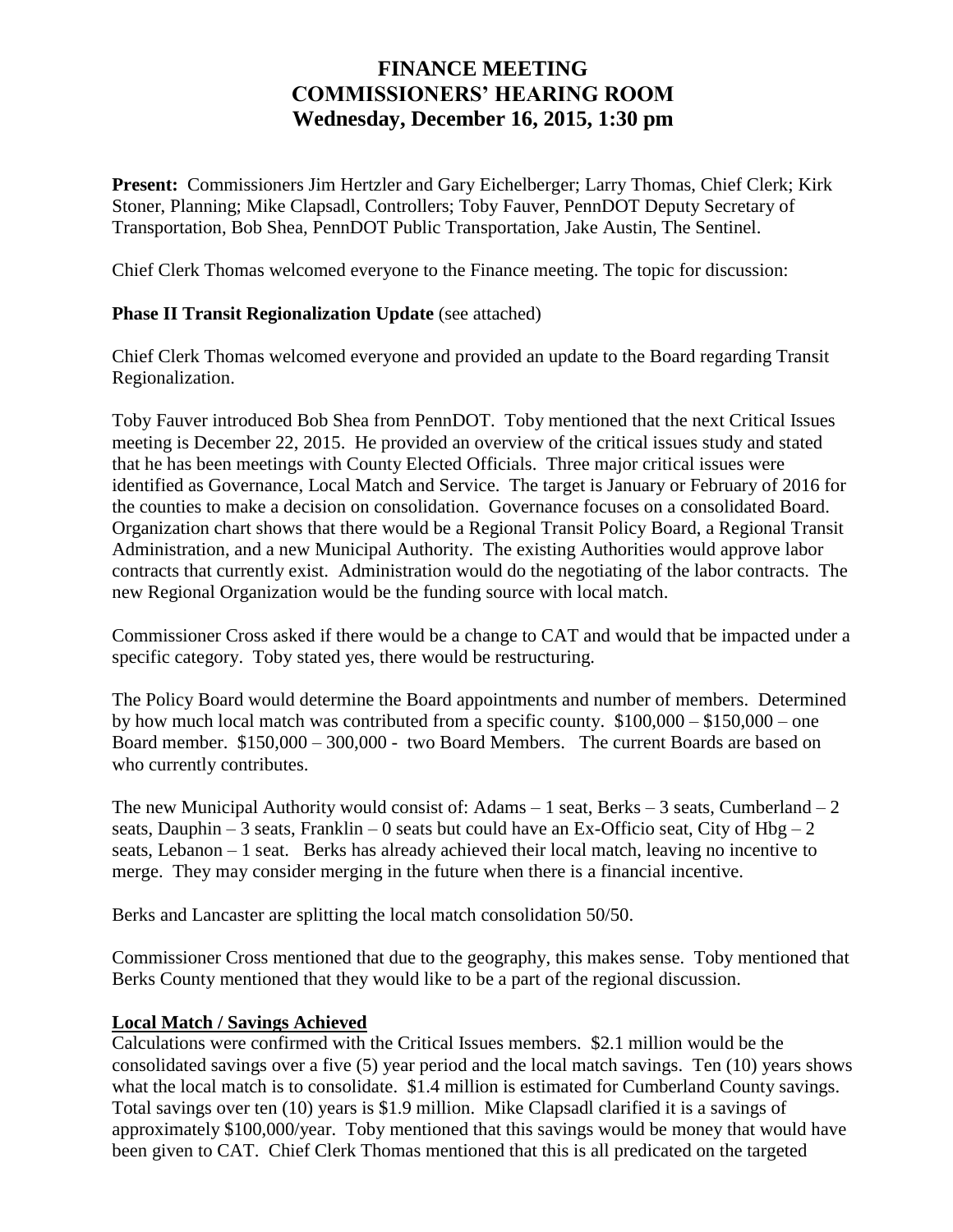savings. He also asked, with keeping the current Authorities, are there resources they command and how are they funded over the five (5) year period? Toby stated the Regional Authority provides resources to the smaller Authorities (pg3). The Boards of the existing Authorities would meet approximately one time /year.

Commissioner Cross asked about grant dollars and if this would run through the Authority. Toby stated on the Federal funding side, counties receive funds calculated based on statistics and metropolitan planning organization. The process is basically the same as a block grant.

Commissioner Hertzler asked about how this would work for Perry County. Toby stated it is the same as now.

## **Service**

All Counties want improved service with no loss of service.

Toby provided an update from a meeting with Transportation Managers Rich Farr, Rabbit Transit; Bill Jones, CAT; Terry from Lebanon; and Dave Kilmer from Red Rose, stating that there were no major concern addressed and they were encouraging the consolidation.

This information is being circulated to all participating counties, how will a vote take place. Toby stated if there are no issues at the December 22, 2015 meeting, their intent is to send letters to the Counties and Harrisburg City explaining the next steps. Maybe everyone will want to get together. Chief Clerk Thomas stated the timing is of the essence. Toby stated in January we should hold each other accountable to make a decision by the end of January. New elected officials may need to be briefed which will waylay it into February. Work will need done to set the framework for the Authority. This would be on a state fiscal year basis – July 1.

Commissioner Hertzler questioned the flow chart regarding the Shared Ride Authority and if this is a separate unit. Toby stated all Shared Ride would be named by the Regional Authority. There has been a decision made in Union, Snyder, Montour, Columbia, Northumberland, and Adams Counties. Franklin County is interested in learning more. Shared Ride is mainly geared around medical trips and senior services. Chief Clerk Thomas asked about rabbittransit Authority and how it would be affected. Toby stated that a manager would have control those counties.

Commissioner Hertzler questioned the Authority Boards not being based on county population and how was the formula created. Toby stated that most transportation systems are structured this way with funding contributions being the factor in how much representation comes from the funding county.

Commissioner Cross asked what happens when a fleet is aging and is there a capital fee? Toby explained the Federal funding is 80% and the remaining 20% is paid from State funds. Mike stated the remaining that we would pay is approximately 2/3 of 1%. Matching funds should be for replacing vehicles. They are in the process of issuing an RFP for natural gas, which will affect fleet purchases in the future.

Chief Clerk Thomas asked if any part of the Transit Authorities are carrying any debt and what happens to the debt under consolidation. Toby stated no, none that he is aware of. Commissioner Eichelberger stated the current authority would keep their debt.

Mike Clapsadl asked about the Board seats. Toby explained it would be one Board seat per county. Mike asked is this all or nothing with all the counties involved. Toby stated no.